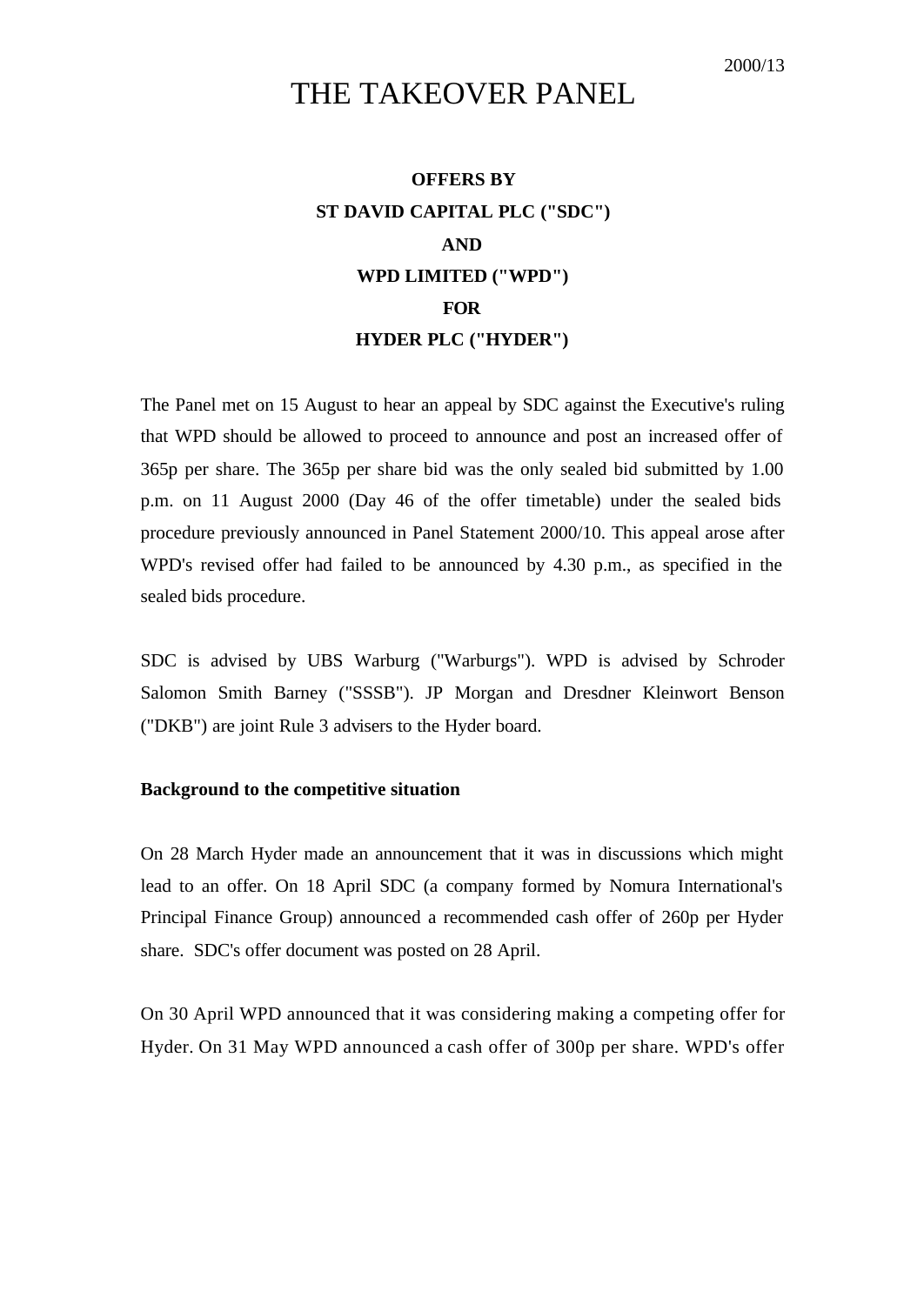document was posted on 26 June. This reset the Code timetable for the purposes of both offers.

The SDC offer was subject to clearance by the Secretary of State under the Fair Trading Act. Clearance was obtained on 7 June. The WPD offer was subject to regulatory clearance by the European Commission and in the UK. As part of its proposals, WPD had entered into arrangements with United Utilities Plc ("UU") under which UU would purchase certain businesses of Hyder and provide operation and maintenance services to Dwr Cymru, Hyder's water utility business. WPD's offer was conditional on the UU arrangements not constituting a water merger under the Water Industry Act.

Concerns that the WPD offer might not proceed due to regulatory uncertainties meant that the Hyder board did not initially feel able to recommend WPD's offer.

On 1 August (Day 36) SDC announced an increased cash offer of 320p. The Hyder board recommended SDC's increased offer. On the same day WPD announced an increased cash offer of 340p. On the following day (2 August), the Secretary of State announced his decision that the UU arrangements did not constitute a water merger. This removed the last material regulatory uncertainty affecting WPD's offer. The Hyder board recommended WPD's 340p offer on 7 August.

On 9 August (Day 44) SDC announced an increased cash offer of 360p. By this time, the parties were in discussion with the Executive concerning the sealed bids procedure as described below. The sealed bids procedure was announced on 10 August (Day 45) at which time SDC's 360p offer was the highest bid.

#### **Background to the sealed bids procedure**

All parties agreed that the competitive bid procedure should, if possible, be brought to a conclusion on Day 46 (11 August).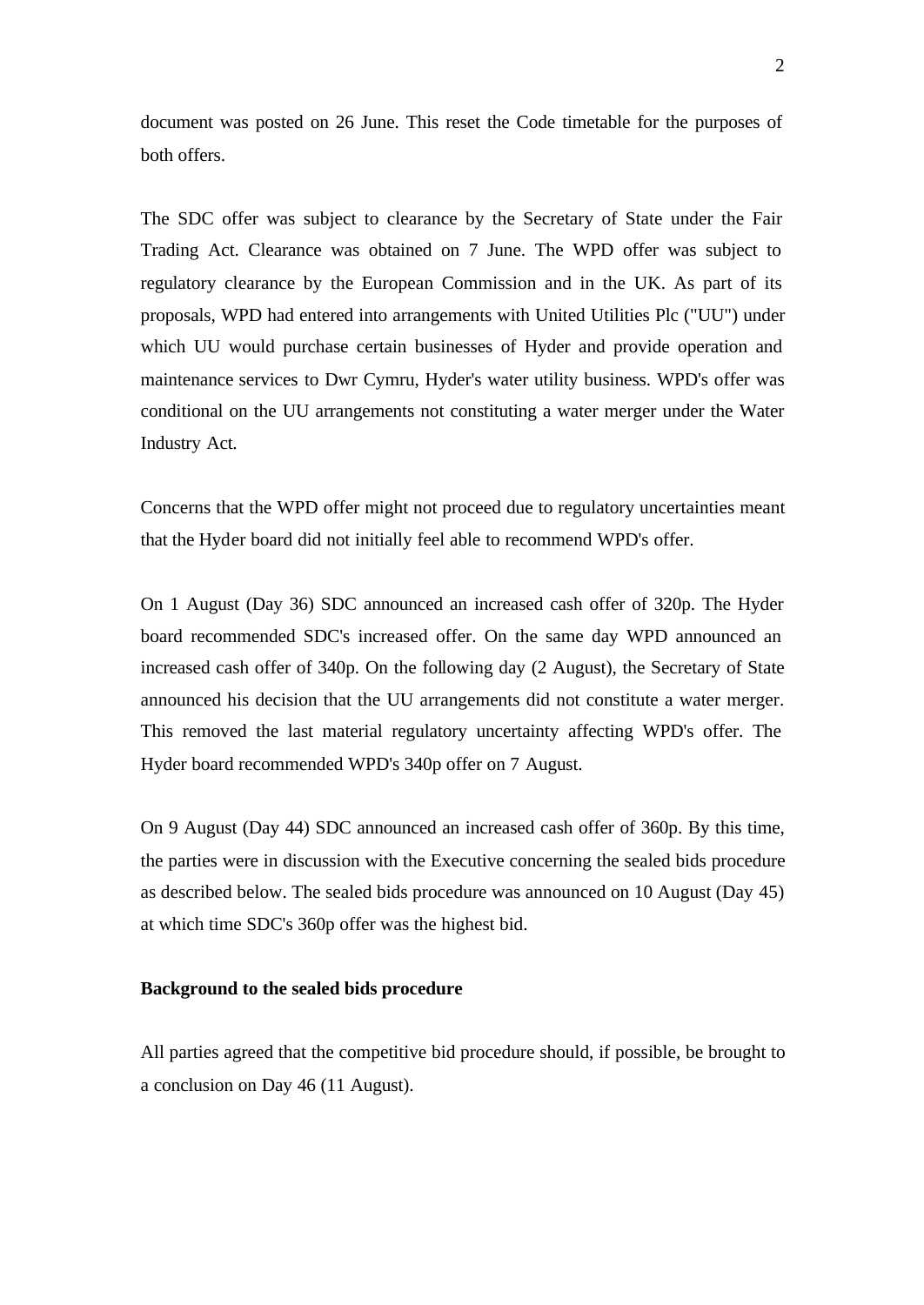Under the normal Code timetable, Day 46 is the last day on which an offeror is permitted to increase its offer. Normally, and in the absence of a sealed bids procedure, any revised offer document would need to be posted by midnight on Day 46 and, accordingly, would need to be prepared and printed ahead of this time, in readiness for posting.

Following the approach in previous cases involving competing cash offers, the Executive had discussed with all the parties the practical issues which could arise at Day 46. These discussions had commenced around Day 37 (2 August) and all parties had agreed in principle that there should be a sealed bid procedure and the desirability of achieving finality and certainty for Hyder and its shareholders on Day 46.

There were differing views concerning the respective merits of fixed and formula bids. Formula bids allow each bidder to bid a variable amount (up to its own stipulated maximum) over and above the other party's offer. A similar difference of view on the question of fixed and formula bids had been the subject of a previous appeal to the full Panel in 1998 in connection with competing offers for The Energy Group Plc ("Energy Group"). In that case, the full Panel had ruled that bids, both formula and fixed, should be permitted as announced at the time in Panel Statement 1998/8.

By 9 August (Day 44) all parties had accepted the Executive's ruling that bids, both formula and fixed, should be permitted following the approach in the Energy Group case. The Executive was aware that neither SDC nor Hyder was in favour of formula bids. No appeal was made against the Executive's ruling.

# **Procedures for the sealed bids**

As part of the process leading to implementation of the sealed bids procedure, formal rules and procedures (the "Sealed Bid Procedures") were settled between the parties and the Executive.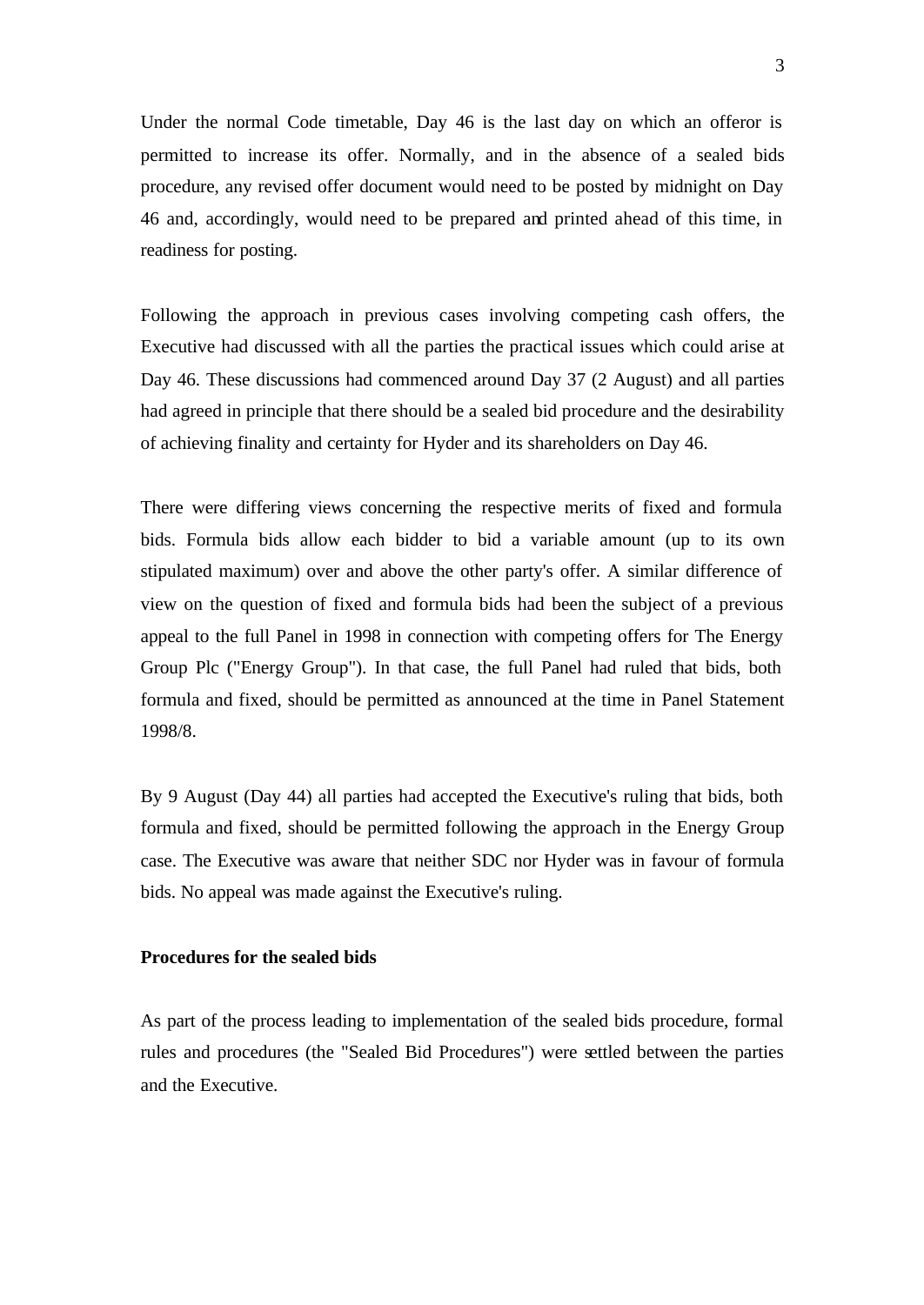The following stipulations included in the Sealed Bids Procedures are of principal relevance to this appeal:

- "No new or revised offer for Hyder may be announced by either SDC or WPD after 4.30 p.m. on 10 August, except in accordance with the following sealed bids procedure or with the permission of the Panel, which will only be given in wholly exceptional circumstances."
- "Each competing offeror must lodge its sealed bid, if any, with the Panel Executive by hand not later than 1.00 p.m. on 11 August. No further revisions will be permitted thereafter. . . ."
- "Any sealed bid will not be capable of withdrawal."
- "A sealed bid must be submitted on the prescribed form together with a Rule 2.5 announcement in terms (other than price) reviewed in advance by the Panel and the Rule 3 advisers. . . . ."
- "The bid may be at a fixed or at a formula price."
- "The Panel Executive will, as soon as practicable, having taken account of the effect of any formula bids, confirm to each offeror whether it is the higher or the lower offeror and the amount of its bid. The Panel Executive will also inform the Rule 3 advisers of the level at which the higher offeror will be required to announce the final offer. The higher offeror must announce its final offer by 4.30 p.m. on Friday 11 August or if later one hour after the Panel Executive notifies that bidder that it is the higher bidder. . . ."
- "The final day for posting any increased offer  $\dots \dots$  will be Wednesday 16 August and Day 60 will be Wednesday 30 August."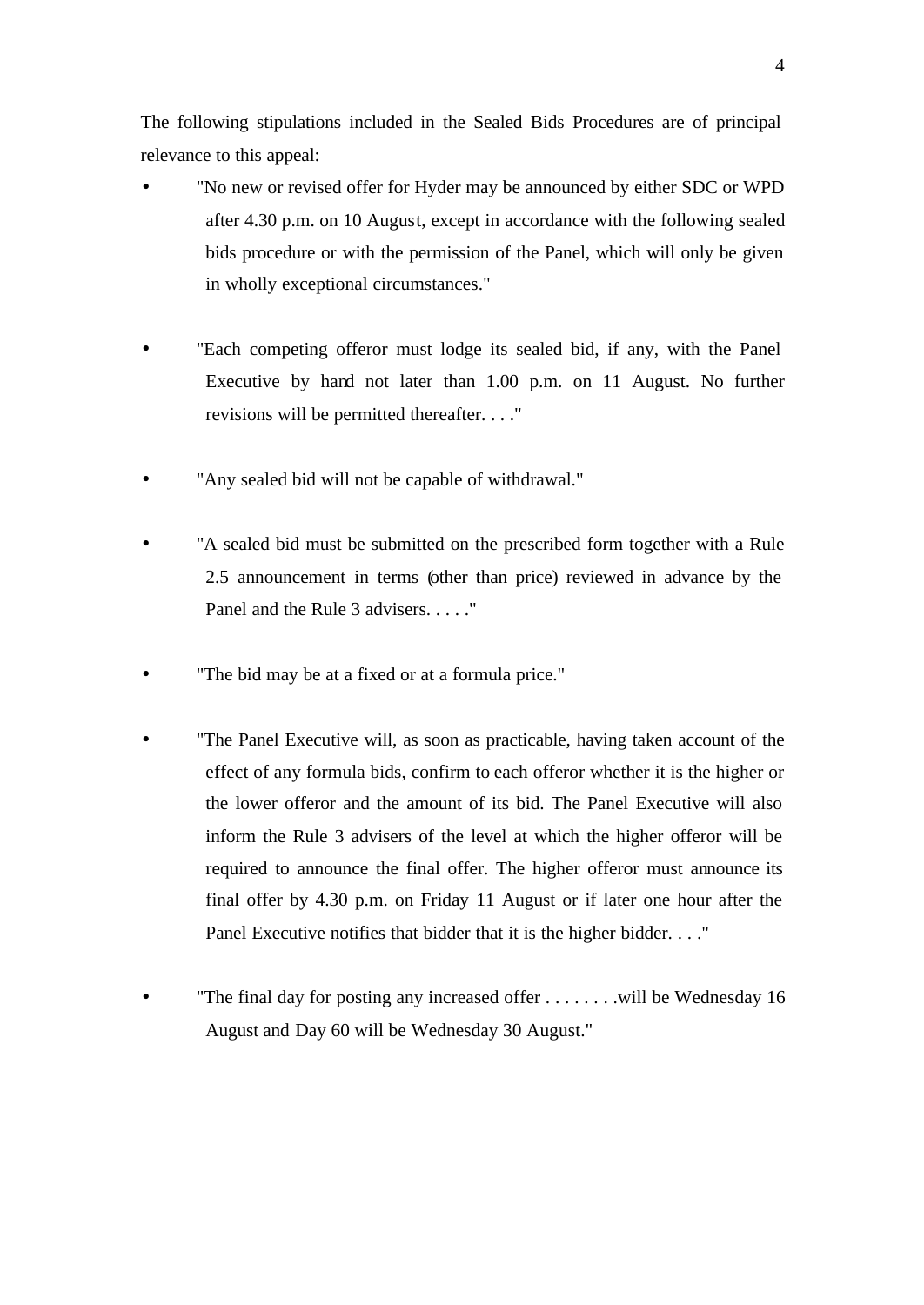#### **Events prior to 4.30 p.m. on Day 46 (11 August)**

On 11 August WPD (but not SDC) submitted a sealed bid before the 1.00 p.m. deadline set by the Sealed Bid Procedures. WPD was notified by the Executive at approximately 1.20 p.m. that it was the highest bidder at a price of 365p and accordingly should proceed to announce its offer.

Ahead of the deadline for the submission of sealed bids, the Executive had received and reviewed the form of announcement proposed to be issued by WPD in the event that WPD were to be the higher offeror. A form of announcement by SDC had similarly been reviewed by the Executive. The form of this announcement (the "Draft Announcement") accompanied WPD's sealed bid as required under the Sealed Bid Procedures.

Shortly after 3.00 p.m. on the afternoon of 11 August, the Executive was notified by SSSB that WPD required to make certain changes to the Draft Announcement. These changes related to new arrangements agreed between WPD and UU, and did not affect the terms of the offer. However, WPD's Draft Announcement contained a statement to the effect that its arrangement with UU remained as previously announced. This statement had by then become incorrect. Moreover, the Draft Announcement had been prepared in the form of a recommended increased offer announcement, and the announcement, and all changes, therefore required formal approval from the Hyder board.

The new arrangements between WPD and UU were only documented between 2.30 p.m. and 3.30 p.m. on 11 August. The revised wording for the relevant section of the Draft Announcement was first transmitted by SSSB (for WPD) to DKB (for Hyder) at around 4.00 p.m. This revised announcement was ready for issue to the Stock Exchange shortly after 4.00 p.m. but, following discussion between SSSB and DKB, its release was embargoed pending formal confirmation by DKB that the changes were satisfactory to Hyder.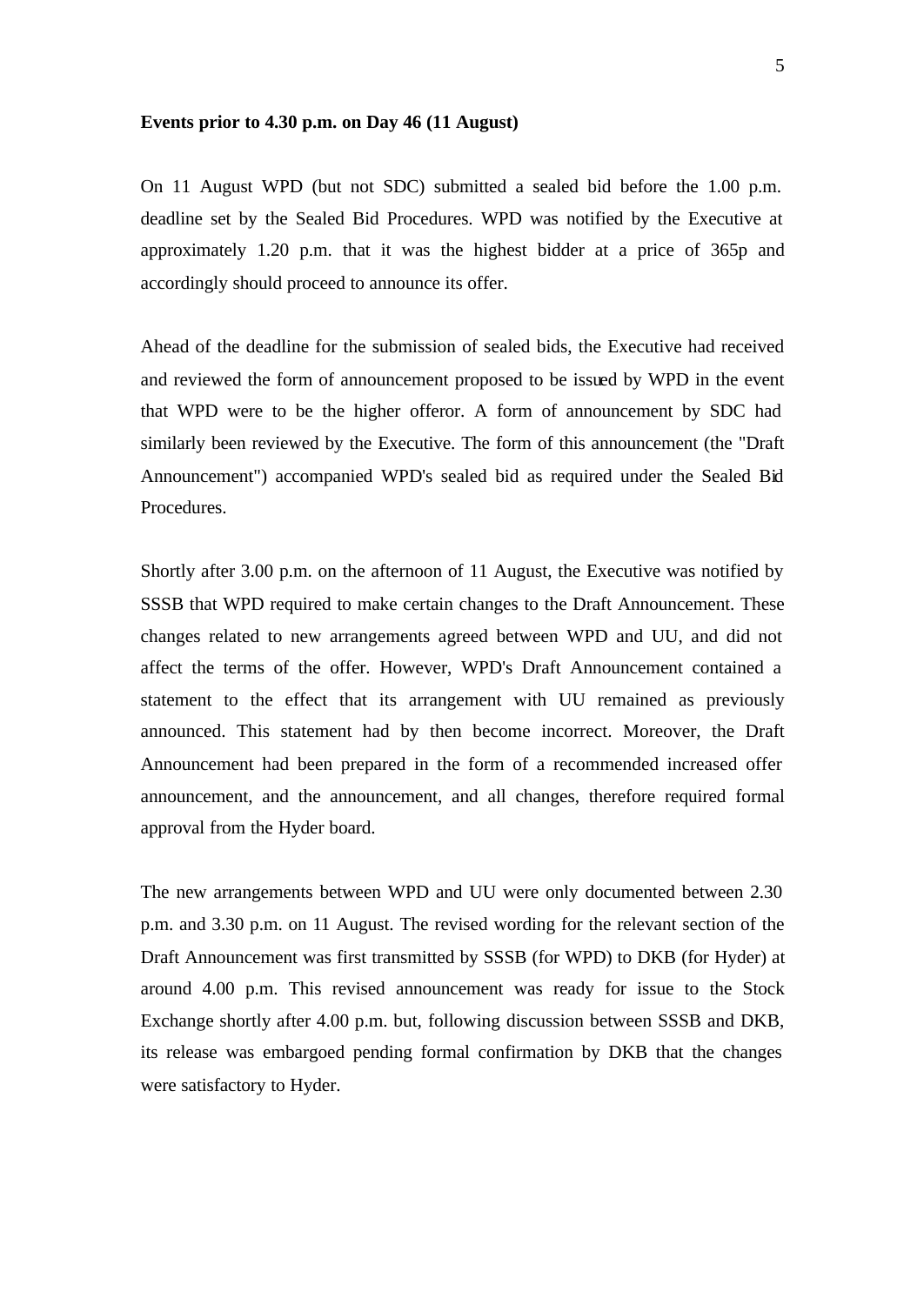At approximately 4.15 p.m., the Executive communicated with SSSB to chase the announcement. At this point the Executive emphasised that an announcement should go out immediately. The omission of the section concerning the new arrangements with UU was discussed and, as a result, a further announcement was prepared by SSSB. However, the release of this announcement was also held up pending DKB's confirmation that it was satisfactory to Hyder. Accordingly no announcement was issued before 4.30 p.m.

### **Events after 4.30 p.m. on Day 46 (11 August)**

DKB confirmed Hyder's approval to an announcement soon after 4.30 p.m. The approved announcement was received by the Company Announcements Office at 4.52 p.m. but, for the reasons following, was not released.

At 4.35 p.m. the Executive received a call from Warburgs asserting that, since WPD had not announced its offer by 4.30 p.m., it had missed the deadline. Warburgs requested that no announcement on behalf of WPD be released. The Executive notified SSSB of Warburgs' objection.

Pending resolution of Warburgs' objection, it was not appropriate for WPD's announcement to be issued, notwithstanding that DKB had subsequently communicated the Hyder board's approval to the revised announcement.

During the late afternoon and evening of 11 August, the Executive invited and heard representations from all parties. During the course of this process, Warburgs (for SDC) reiterated their view that WPD should be prohibited from proceeding with its revised offer by reason of its failure to meet the 4.30 p.m. deadline for an announcement. As a result, Warburgs contended that the existing offer by SDC at 360p per share was the highest offer, and was the only offer which should be permitted to proceed.

In discussions with the Executive on the evening of 11 August, Warburgs proposed that SDC would be prepared to increase its own offer to 365p (notwithstanding that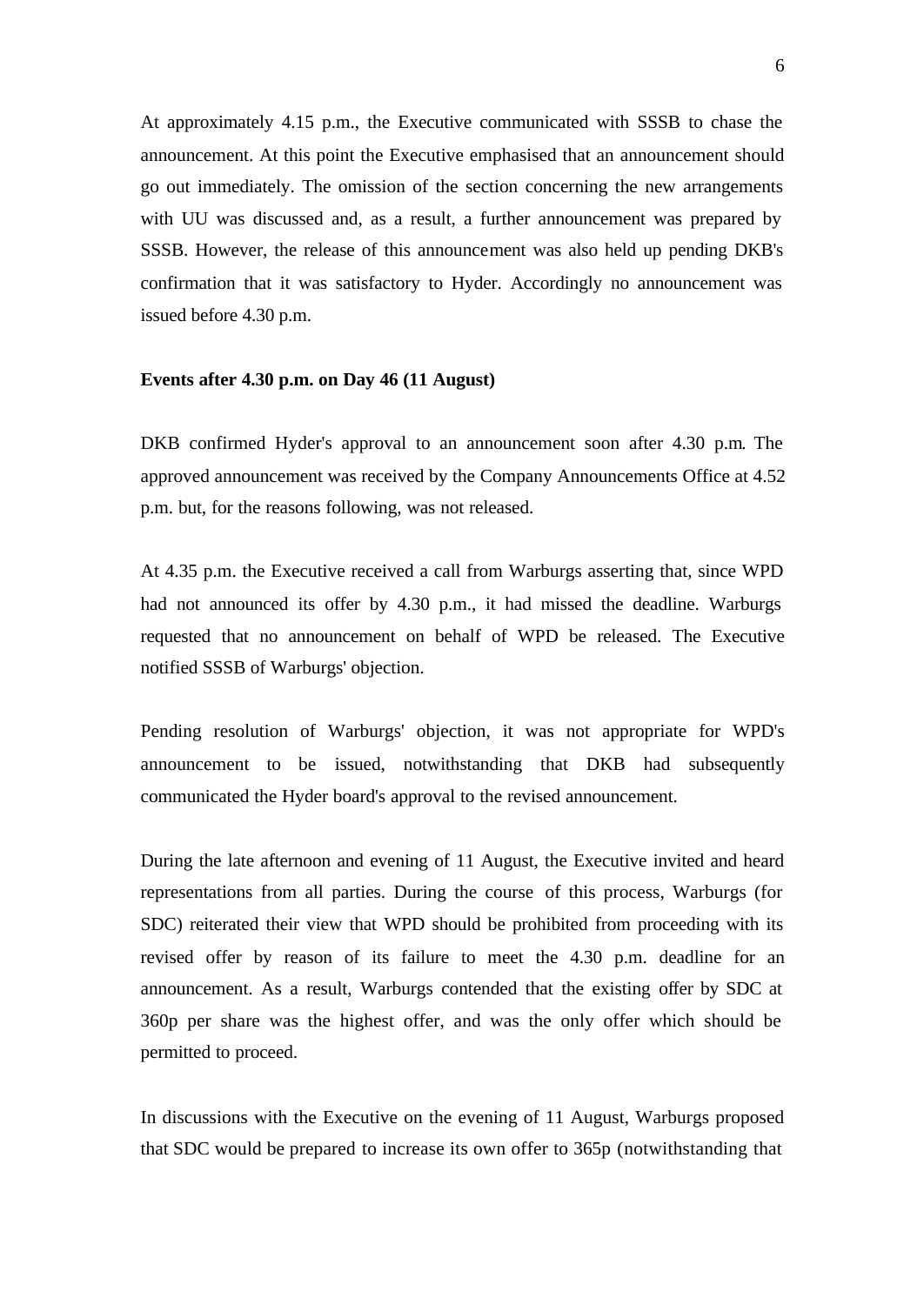SDC had not made any increased offer under the sealed bids procedure) provided that the Executive ruled in SDC's favour.

Having heard representations from all parties, the Executive ruled that WPD should not be prevented from proceeding with its revised offer despite the delay in the announcement. Warburgs gave formal notice to the Executive of an appeal against the Executive's ruling. Following notification by Warburgs of this appeal, the Executive issued Panel Statement 2000/11 confirming the pending appeal.

Although, as set out above, SDC had been opposed to the inclusion of a formula price (as well as a fixed price) procedure, and had contended that a fixed price procedure alone was appropriate, nevertheless SDC had accepted the proposed sealed bid procedure (including both a formula and a fixed price procedure). Warburgs had confirmed that SDC would not appeal this point. SDC, however, having taken part in setting up the sealed bid procedure, took no further part in the bidding on Day 46 until several minutes after 4.30 p.m.

SDC confirmed at the hearing that its decision not to submit a sealed bid at 1.00 p.m. was based on commercial considerations. As a result, SDC prima facie lost the auction.

## **Substance of the appeal: rulings sought by SDC**

SDC sought a ruling that WPD should be prohibited from announcing any new or revised offer. In support of its case, SDC made the following proposals:

- 1 SDC confirmed its preparedness to increase its offer to 365p if the Panel were to prohibit WPD from announcing any new or revised offer.
- 2 Alternatively, SDC proposed that the Sealed Bid Procedure should be re-run, but on a basis under which only fixed price offers (but not formula offers) would be allowed. SDC proposed that any such offer should be equal to or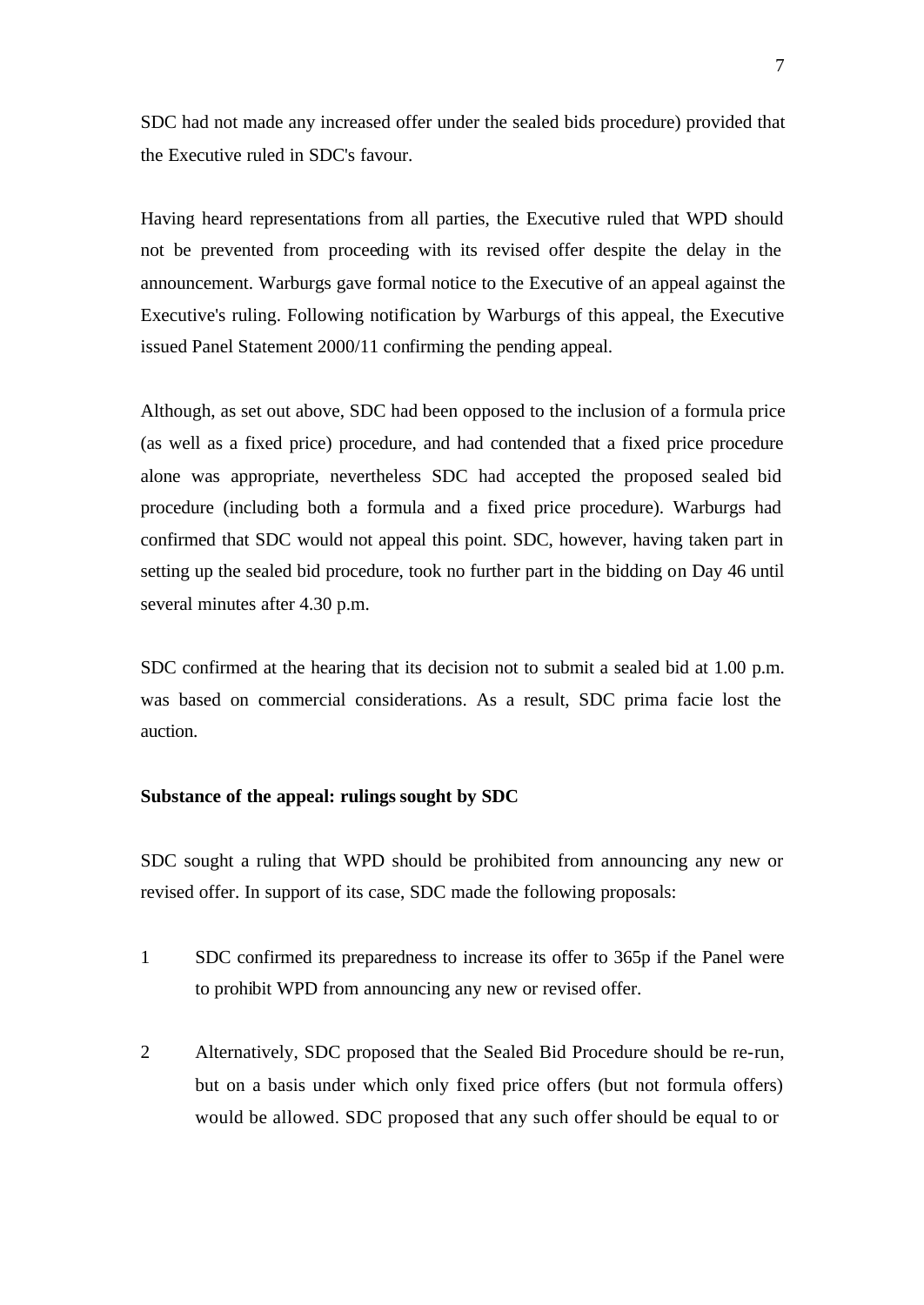greater than 365p per share and on this basis committed to submit a sealed bid of more than 365p.

# **Decision**

The central issue which the Panel therefore had to resolve was the effect of WPD's failure to announce its revised bid by 4.30 p.m. as required by the Sealed Bid Procedures. It was contended, on behalf of SDC, that the failure resulted in the revised bid being invalidated. WPD, however, contended that it did not have this effect.

It was, in the view of the Panel, unfortunate that the revised offer was not announced, as apparently it could have been, before 4.30 p.m; and it appears to the Panel that the financial adviser to WPD was not blameless for this failure to meet the deadline. Nevertheless the Panel is of the view that, whereas the 1.00 p.m. deadline had to be strictly applied, the 4.30 p.m. deadline was a deadline of considerably lesser significance, and that it did not call for the same degree of strict application. On the facts arising in this case, it was unlikely that any prejudice would have been caused to any party by the delay between 4.30 p.m. and 4.52 p.m. when the announcement by WPD was finally received by the Company Announcements Office.

One of the main principles of the Code is that primary regard should be had to the underlying purposes involved; and in the view of the Panel that principle applies to a sealed bid procedure as it applies to the Code. Part of that purpose is to ensure that parties to a takeover do not have their legitimate expectations frustrated by a technical application of the Code (or of the sealed bid procedure). In the circumstances of this case it appears to the Panel that it would be unfair, by reason of what happened, to interpret the procedure so as to invalidate WPD's improved offer.

Accordingly, the Panel is of the view that WPD should now proceed as soon as practicable to announce and post its revised bid and that, in accordance with the terms of the Sealed Bid Procedures, SDC is prohibited from revising its existing 360p offer. The dates on which the Code days will fall will need to be re-considered. For